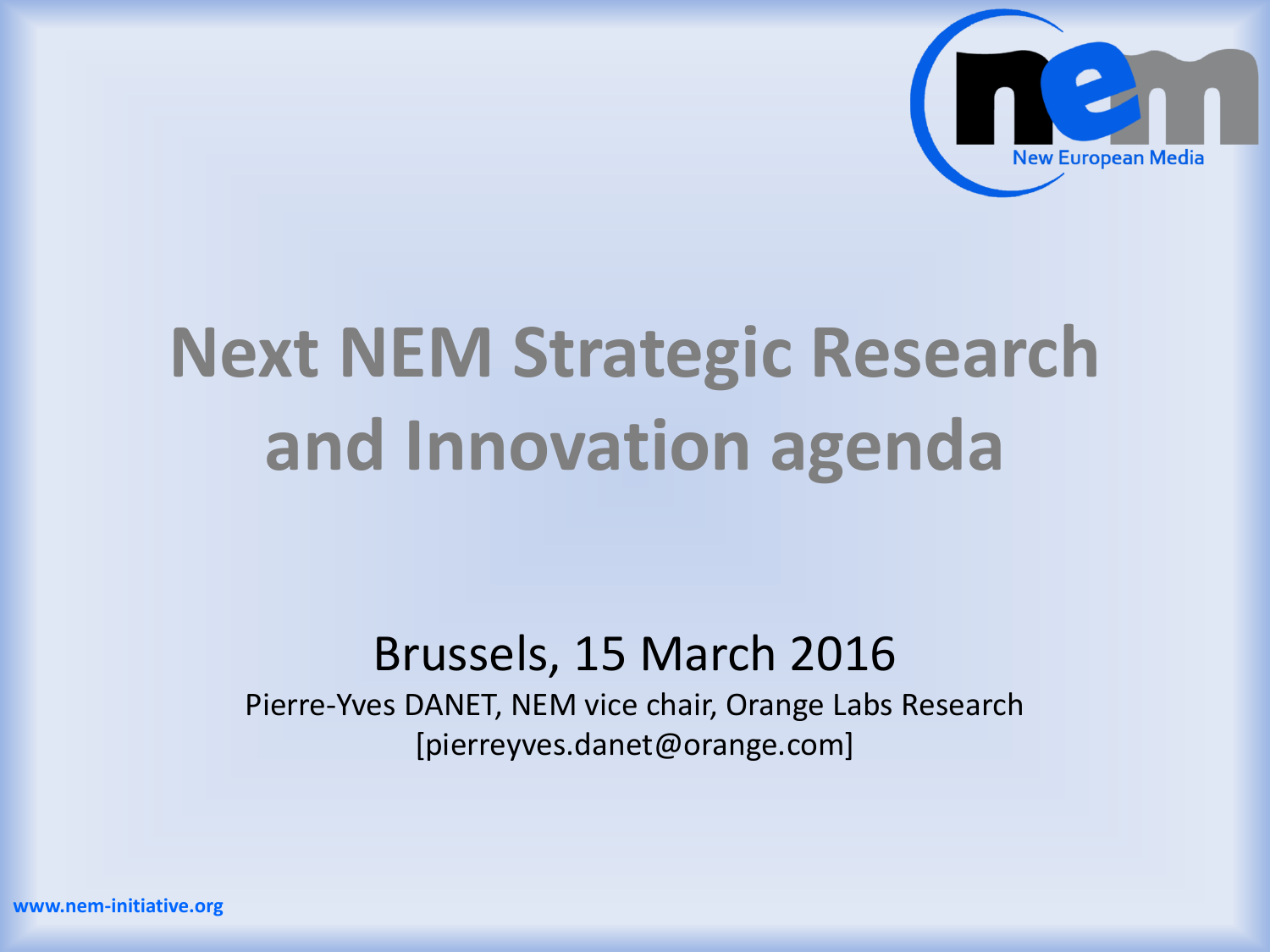### **Context and objectives**



- The next Horizon 2020 work program 2018-2020 definition is beginning, 2016 is the year where the European Commission is collecting inputs and NEM is very welcome for the Media, content and creative industries sector.
- The work plan is the following one :

| Year | <b>Next Work Programmes</b>                                              |
|------|--------------------------------------------------------------------------|
| 2015 | - Adoption of the WPs 2016-17 (Q3)                                       |
|      | - Foresight exercises (Q4)                                               |
| 2016 | - Stakeholder consultation/Advisory groups (Q1/Q2)                       |
|      | - Consultation Member States (Q2/Q3)                                     |
|      | - Strategic Programming Document (Q3)                                    |
|      | - Start of drafting of WPs (Q4)                                          |
| 2017 | - Consultation PC configurations on WPs drafts (Q1-Q3)                   |
|      | - Adoption of the WP 2018-20 (Q4) (should incorporate the results of the |
|      | Horizon 2020 Interim evaluation)                                         |
| 2018 | - Adoption of financing decision for 2019 (Q2)                           |
| 2019 | - Adoption of financing decision for 2020 (Q2)                           |

• In this context, NEM has to provide an updated version of our SRIA by mid-2016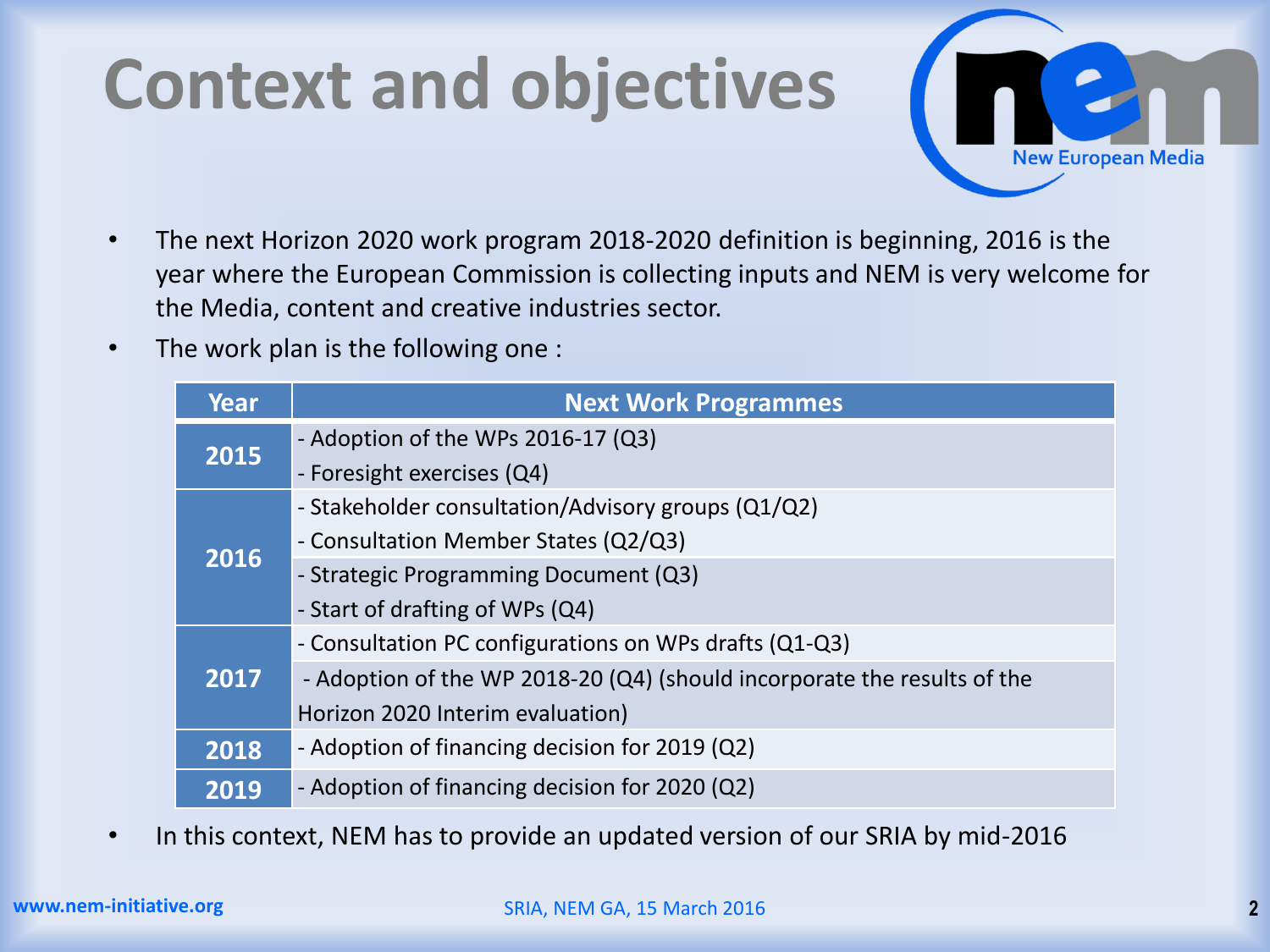



- A position paper identifying the main innovation and research challenge for the next period
- Based on this paper, NEM should update the SRIA in order to make a consistent contribution to the next work program
- *Key challenges for Content & Creative industries*
	- *at the infrastructure level (formation of an innovation network, virtualization, cloud, ...);*
	- *at the data level (metadata, privacy, security, ...);*
	- *at the service level (business models, user experience, personalization, …)*
	- *at the content and format level (immersivity, interactivity, enriching and engaging new formats that deliver added value).*

*Many of these aspects apply to all sectors within the creative industries – including Advertising, Architecture, A/V, Cultural heritage, (Product) Design, Fashion, Film, Games, Publishing, Music – but not necessarily at the same speed.*

*The projects should encourage the integration of the "technical" and "creative" sectors to achieve platforms which are fit for purpose to extend the success of the European Media and Creative industries.*

Including the  $I^2C$  PPP challenges as a specific objective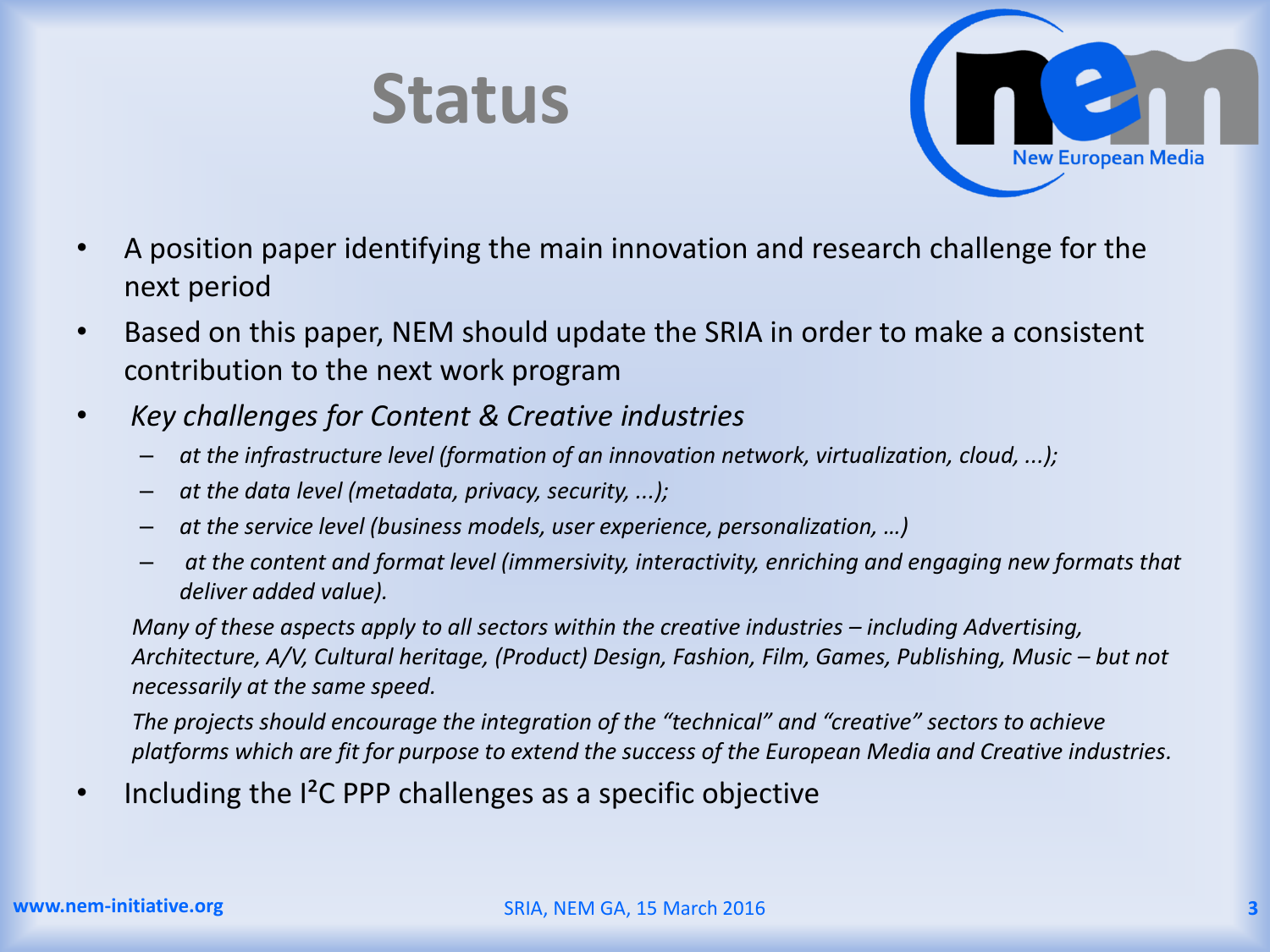## **2016-2017 2018-2020 Vision hot topics**

- Sectors :
	- Identification of the stakeholders
	- Identification of the content
- Market Trends :
	- User : nb of connected people, nb of connected devices/object, nb of tera bytes of creative/media content

 $\Omega$ 

- Business & market : content industry,  $\sqrt{6}$  ors covered (fashion, A/V, gaming, publisher, …)
- Technologies :
	- Networks (wired/wire somethite)
	- **Devices**
- Evolution of the business value chain
- Needs :
	- users (so  $\Theta$  al challenges : Where do the technologies facilitate the user life),
	- $2\sqrt{u}$  (ne)s (workflow)
	- Which vertical markets ? entertainment, education, health, tourism, ...

Nev < Apean Media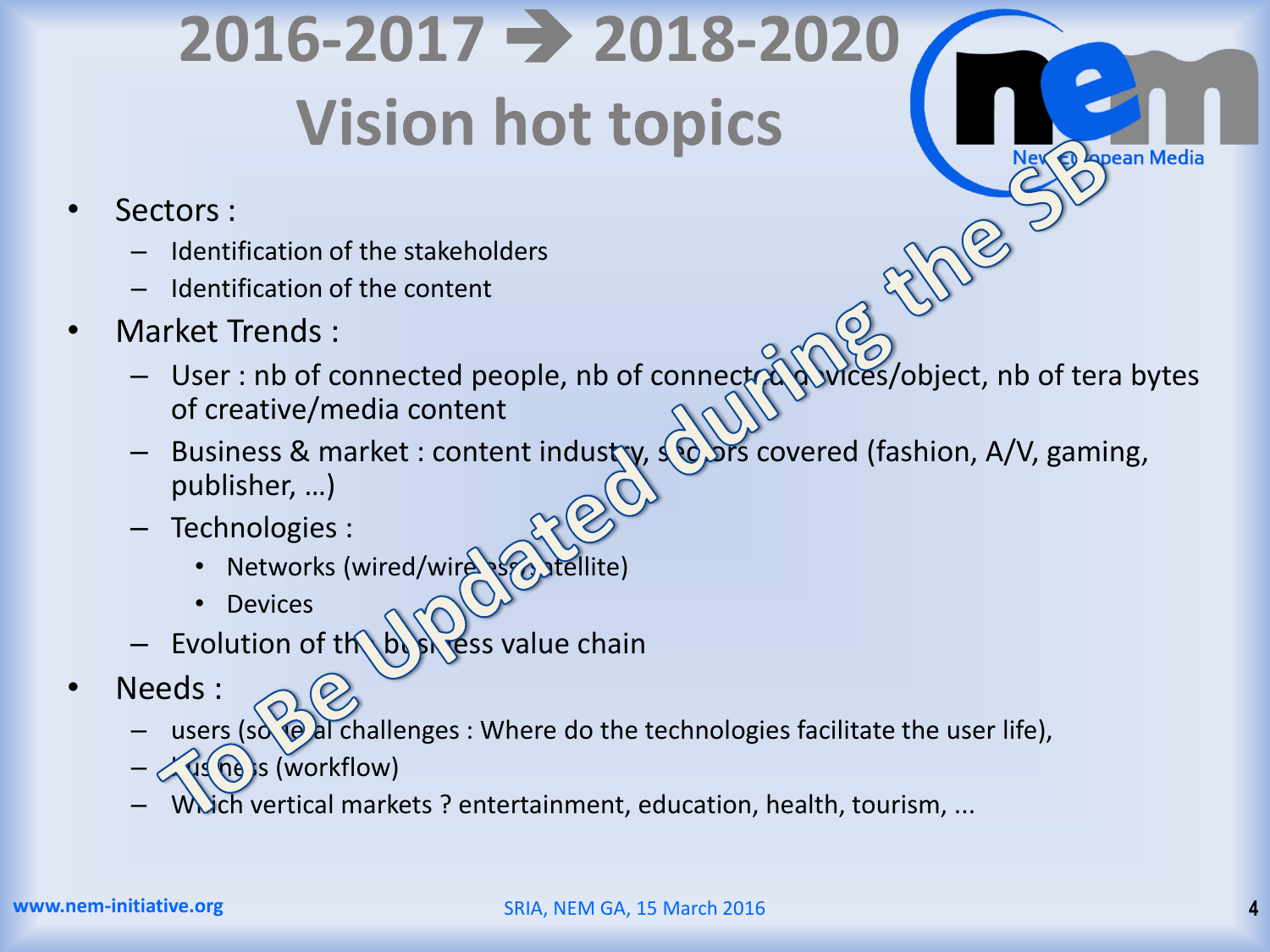#### **Foreseen innovations**

- Content creation
	- Professional, user generated, smart objects (IoT), collaborative/crowd creation, storytelling, Open data
- Content personalisation & recommendation
	- Personal data, privacy
	- Emotional monitoring, user behaviour
- Content processing
	- Storage, cloud
	- Brokering, aggregation
	- New formats (UHD, 3Dvideo&sound, holographic) , virtual & augmented reality, metadata,
	- Post production
	- **Accessibility**
	- Data analytics
	- Content search
	- Compression performance
- Content distribution
	- ATAWADAx on any networks seamlessly
	- Application able to configure the network according to needs (bandwidth, latency, security, ...) (linked to business model)
- Content consumption
	- Rights management, content protection
	- User interaction/accessibility/Interface design/natural interaction
	- Transaction (payment,
	- Immersive devices (connected TV, glasses, windscreen, ...)
	- Translation



#### **www.nem-initiative.org**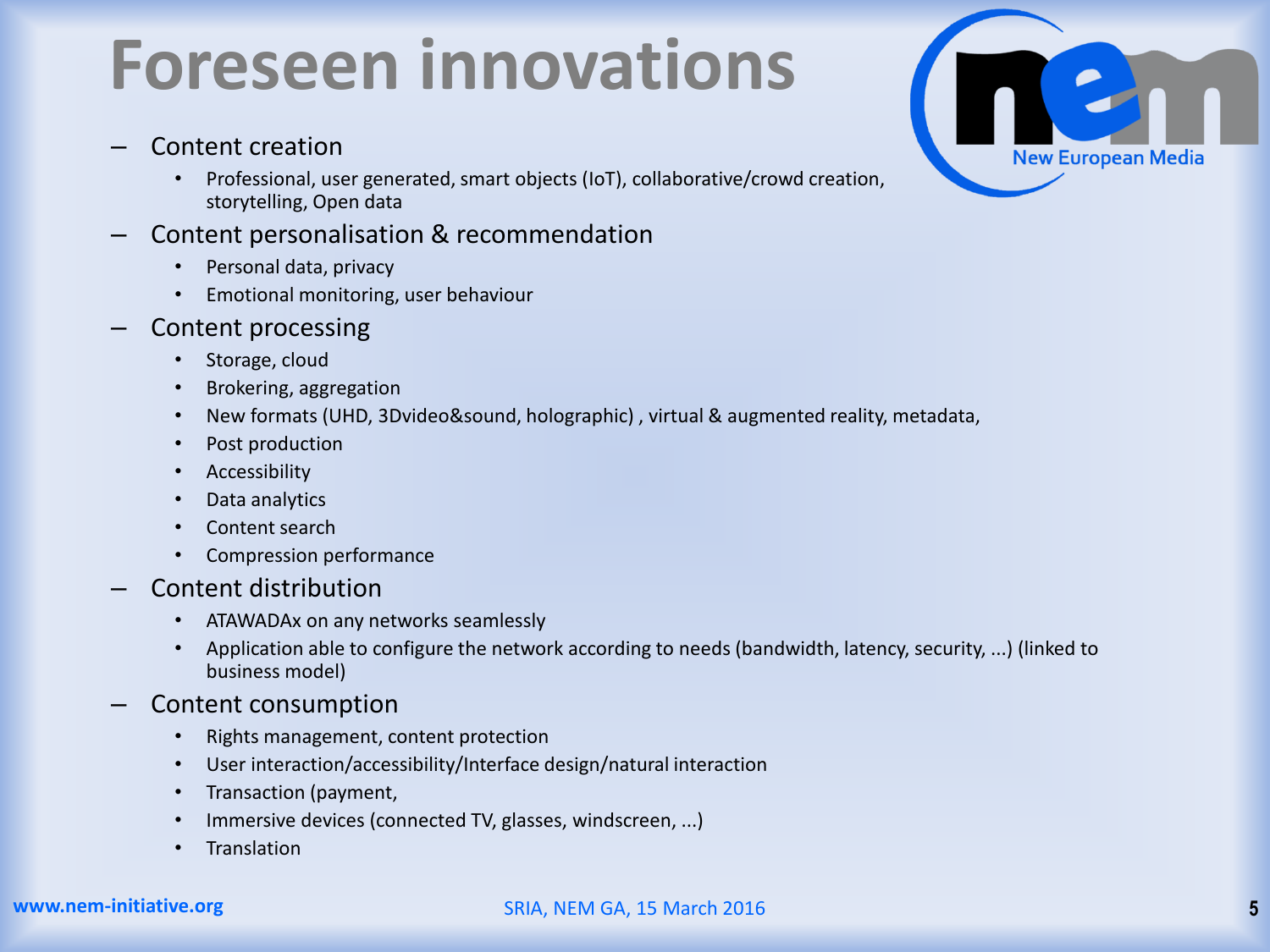





2016